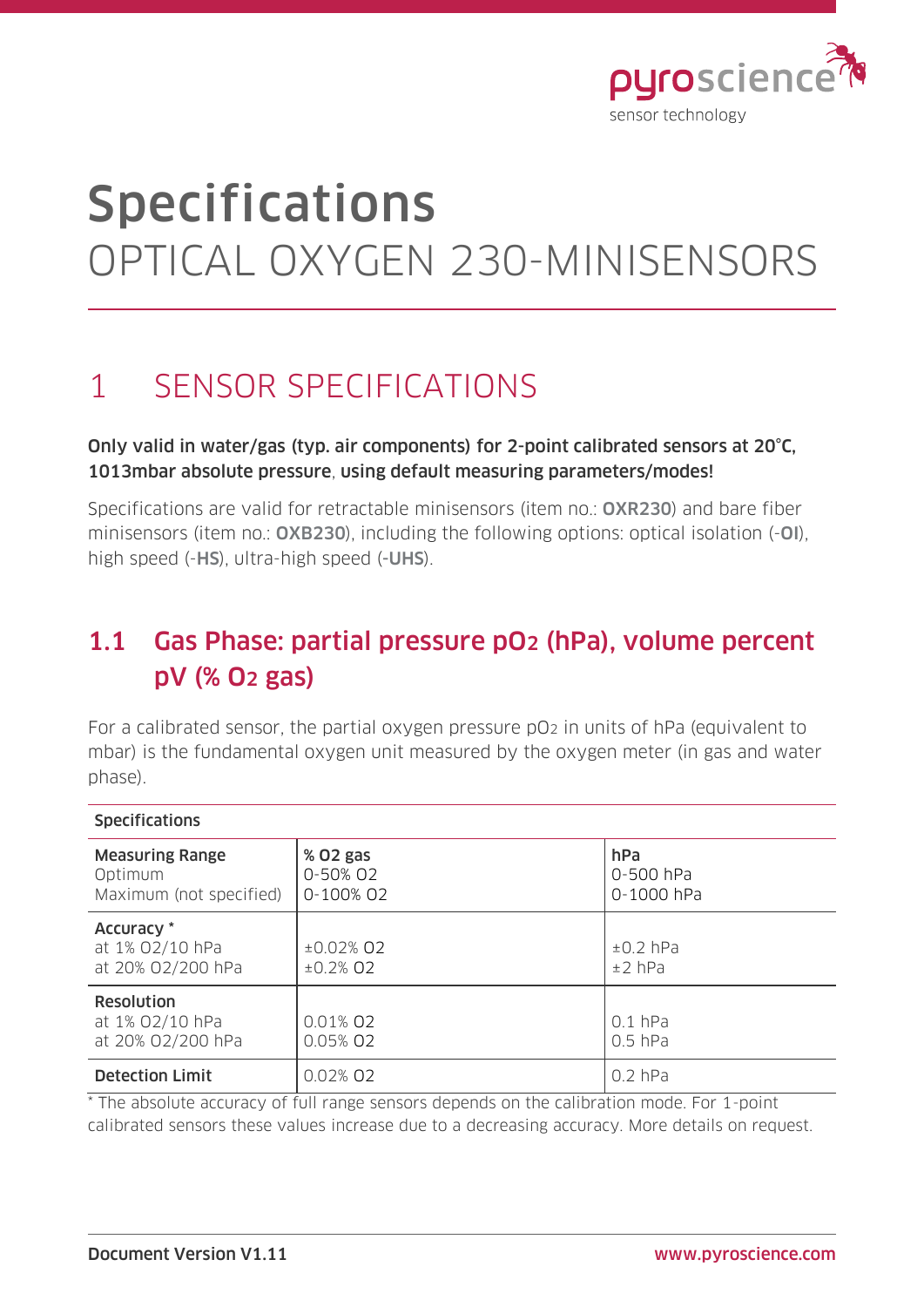### 1.2 Dissolved Oxygen: % air saturation, µmol/L, mg/L = ppm, mL/L

Oxygen dissolved in water can be expressed in % air saturation and in concentration units like  $\mu$ mol/L, mg/L (ppm), and mL/L. For details on calculation of dissolved oxygen units from partial pressure readings (interpolation formula based on temperature, atmospheric pressure and salinity), please see the respective sensor/oxygen meter manuals.

| <b>Specifications</b>                                             |                                                       |                                              |
|-------------------------------------------------------------------|-------------------------------------------------------|----------------------------------------------|
| <b>Measuring Range</b><br>Optimum<br>Maximum (not specified)      | % air saturation (a.s.)<br>0-250% a.s.<br>0-500% a.s. | $mg/L$ (ppm)<br>$0 - 22$ mg/L<br>$0-44$ mg/L |
| Accuracy *<br>at 5% a.s./0.44 mg/L<br>at 95% a.s./8.8 mg/L        | $\pm 0.1\%$ a.s.<br>$±1\%$ a.s.                       | $\pm 0.01$ mg/L<br>$\pm 0.1$ mg/L            |
| <b>Resolution</b><br>at 5% a.s./0.44 mg/L<br>at 95% a.s./8.8 mg/L | $0.05%$ a.s.<br>$0.25%$ a.s.                          | $0.005$ mg/L<br>$0.025$ mg/L                 |
| <b>Detection Limit</b>                                            | $0.1\%$ a.s.                                          | $0.01$ mg/L                                  |

\* The absolute accuracy of the full range sensors depends on the calibration mode. For 1-point calibrated sensors these values increase due to a decreasing accuracy. More details on request.

### 1.3 General Characteristics

| Response Time (t90) ‡<br>Gas (standard / with $-O$ I)<br>Water (standard / with $-O$ I)<br>High Speed (-HS)<br>Ultra-High Speed (-UHS) | $<$ 1 sec / $<$ 4 sec<br>$<$ 2 sec $/$ <10 sec<br>$< 0.8$ sec<br>$< 0.3$ sec                                                                                              |                      |                     |
|----------------------------------------------------------------------------------------------------------------------------------------|---------------------------------------------------------------------------------------------------------------------------------------------------------------------------|----------------------|---------------------|
| <b>Temperature Range</b>                                                                                                               | specified: $0^{\circ}$ C (32 $^{\circ}$ F) to 50 $^{\circ}$ C (122 $^{\circ}$ F)<br>not specified: $-20^{\circ}$ C ( $-4^{\circ}$ F) to $70^{\circ}$ C (158 $^{\circ}$ F) |                      |                     |
| Minimum Lifetime<br>data points                                                                                                        | standard $/ -01$<br>1,000,000                                                                                                                                             | -HS<br>$<$ 1,000,000 | -UHS<br><<1,000,000 |
| <b>Calibration Modes</b>                                                                                                               | 1-point and 2-point calibration; obligatory to calibrate in<br>gas (water) calibration standards for measurements in gas<br>(water) samples                               |                      |                     |
| <b>Sensor Dimensions: OXR230</b><br>Length without cable (ca.)<br>Shaft diameter (ca.)                                                 | 230 mm<br>8 mm                                                                                                                                                            |                      |                     |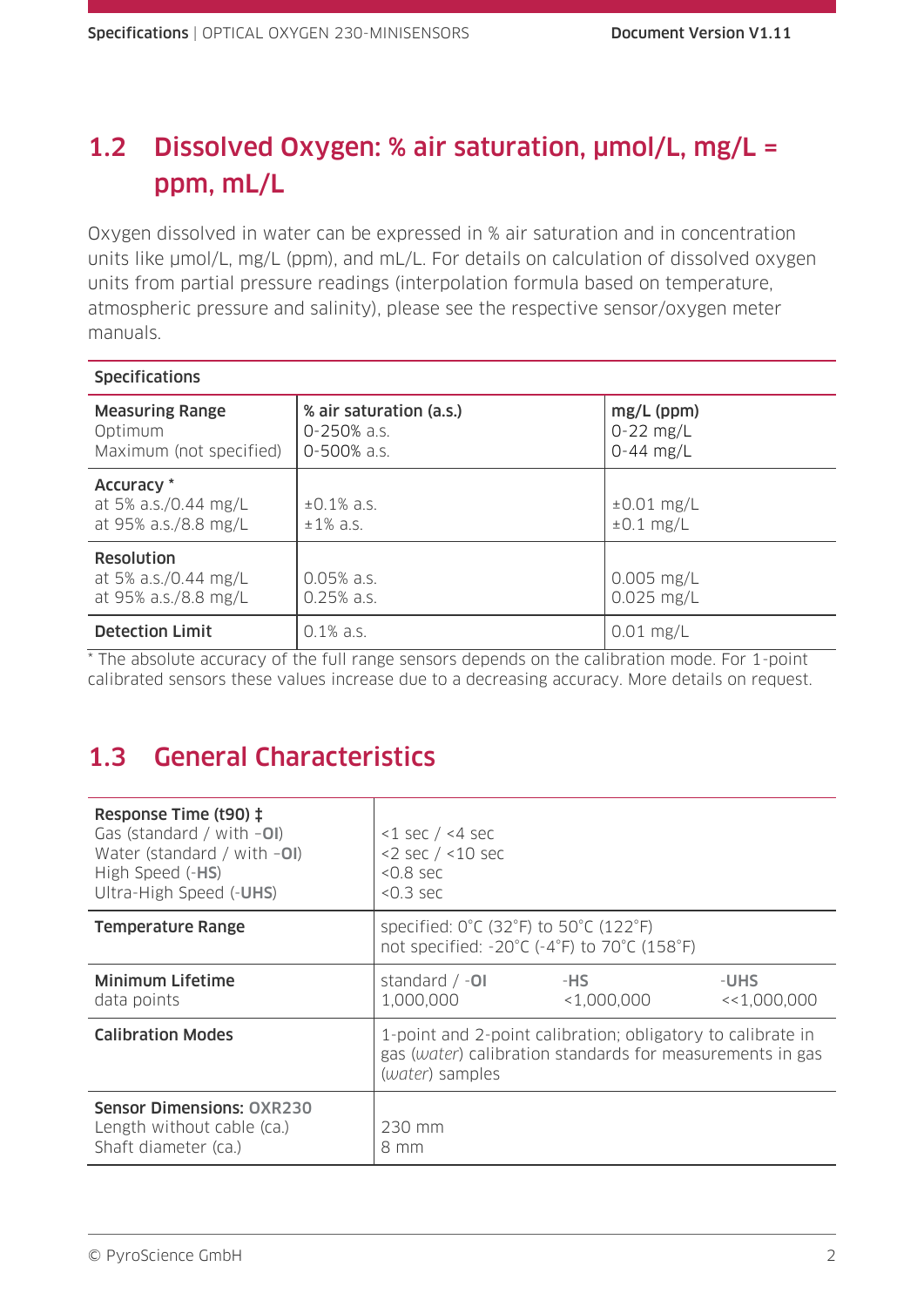| <b>Needle Dimensions: OXR230</b><br>Length<br>Diameter                                        | 40 mm<br>$0.5$ mm                                                                                                                                                                                               |
|-----------------------------------------------------------------------------------------------|-----------------------------------------------------------------------------------------------------------------------------------------------------------------------------------------------------------------|
| Fiber and Sensor Tip: OXR230<br>Fiber & tip diameter<br>Sensor tip position (rel. to needle)  | $230 \mu m$<br>ca. $-6/0/+6/+12$ mm                                                                                                                                                                             |
| <b>Sensor Dimensions: OXB230</b><br>Fiber & tip diameter<br>Tip geometry<br>Stripping lengths | $230 \mu m$<br>see image and text below<br>$A = 20$ mm, B = 100mm (other stripping lengths optional<br>on request)                                                                                              |
| Cable length                                                                                  | ca. 2 m or ca. 4 m (custom versions up to ca. 20 m)                                                                                                                                                             |
| <b>Application Areas</b>                                                                      | Laboratory, industry, research.<br><b>NOT</b> for medical or any safety-critical application.<br><b>NOT</b> for application in humans.<br><b>NOT</b> for application in food intended for human<br>consumption. |

‡ Typical response times for 90% signal change. For liquids: measured for the transition from air into a stirred solution of 1% Na2SO3

#### Tip Geometry: OXB230

True to scale drawings with outer jacket (brown), plastic coating (grey), optical fiber (pink) and oxygen sensitive REDFLASH indicator (green).

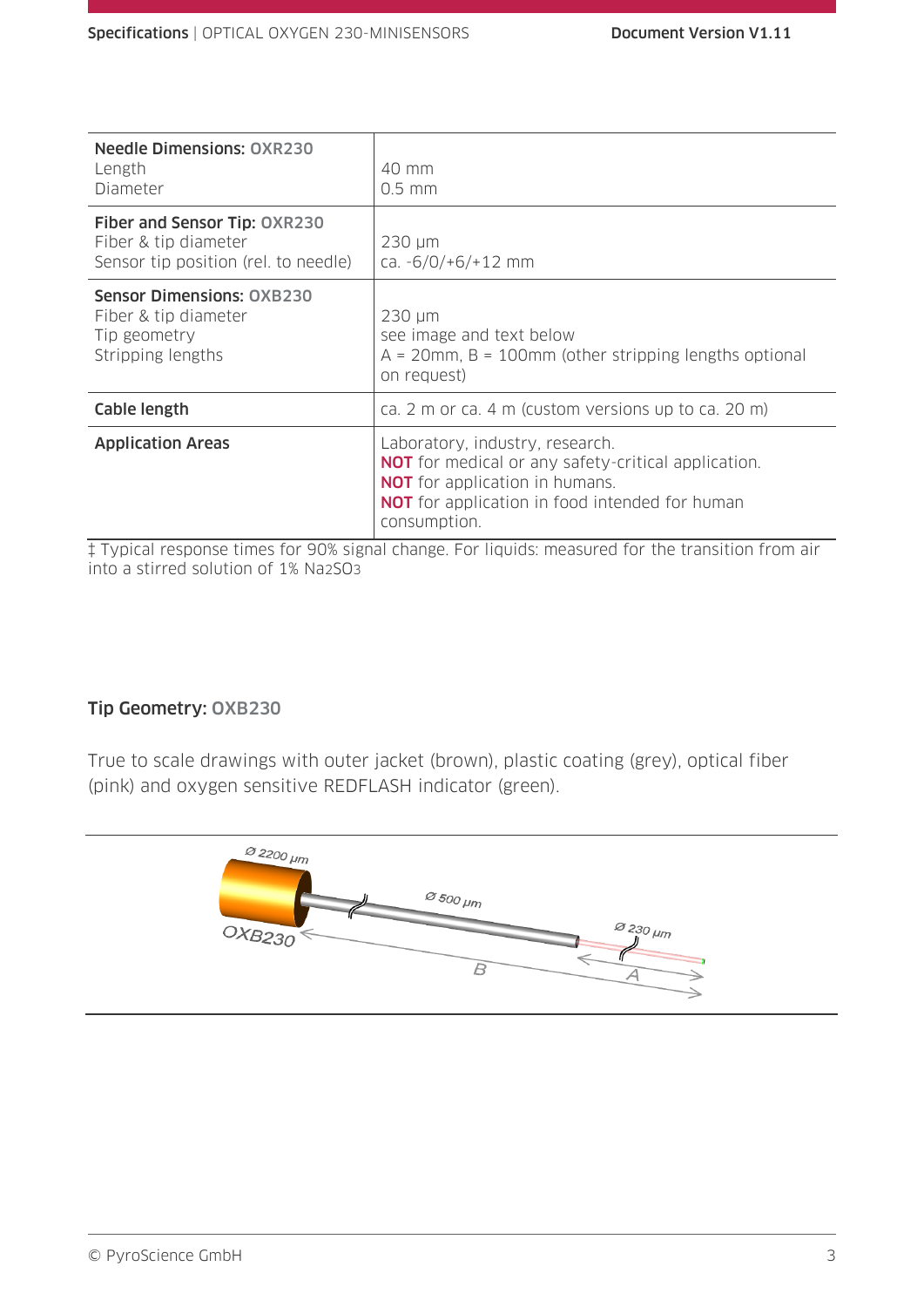# 2 APPLICABILITY AND CROSS-SENSITIVITY

|                                                                 | <b>Applicability</b> | Cross-Sensitivity | NO Cross-Sensitivity |
|-----------------------------------------------------------------|----------------------|-------------------|----------------------|
|                                                                 |                      |                   |                      |
| <b>Water/Aqueous solutions</b>                                  | X                    |                   |                      |
| Gas Phase (typ. air<br>components)                              | X                    |                   |                      |
| Ethanol <sup>1</sup> , <sup>2</sup>                             | short-term only      |                   |                      |
| Methanol <sup>1,2</sup>                                         | short-term only      |                   |                      |
| Isopropanol <sup>1</sup> , <sup>2</sup>                         | short-term only      |                   |                      |
| Other organic solvents <sup>3</sup>                             |                      | $\times$          |                      |
| Chlorine gas (Cl <sub>2</sub> ), NO <sub>2</sub> gas,<br>bleach |                      | $\times$          |                      |
| pH 1-14                                                         |                      |                   | $\times$             |
| CO <sub>2</sub>                                                 |                      |                   | X                    |
| CH <sub>4</sub>                                                 |                      |                   | $\times$             |
| H <sub>2</sub> S                                                |                      |                   | $\times$             |
| Any ionic species                                               |                      |                   | $\times$             |

 $1$  Not applicable for sensors with optical isolation  $(-0)$ .

<sup>2</sup> Only diluted and after conditioning- contact <u>info@pyroscience.com</u> for more information.<br><sup>3</sup> Includes liquid solvents and solvent vapors